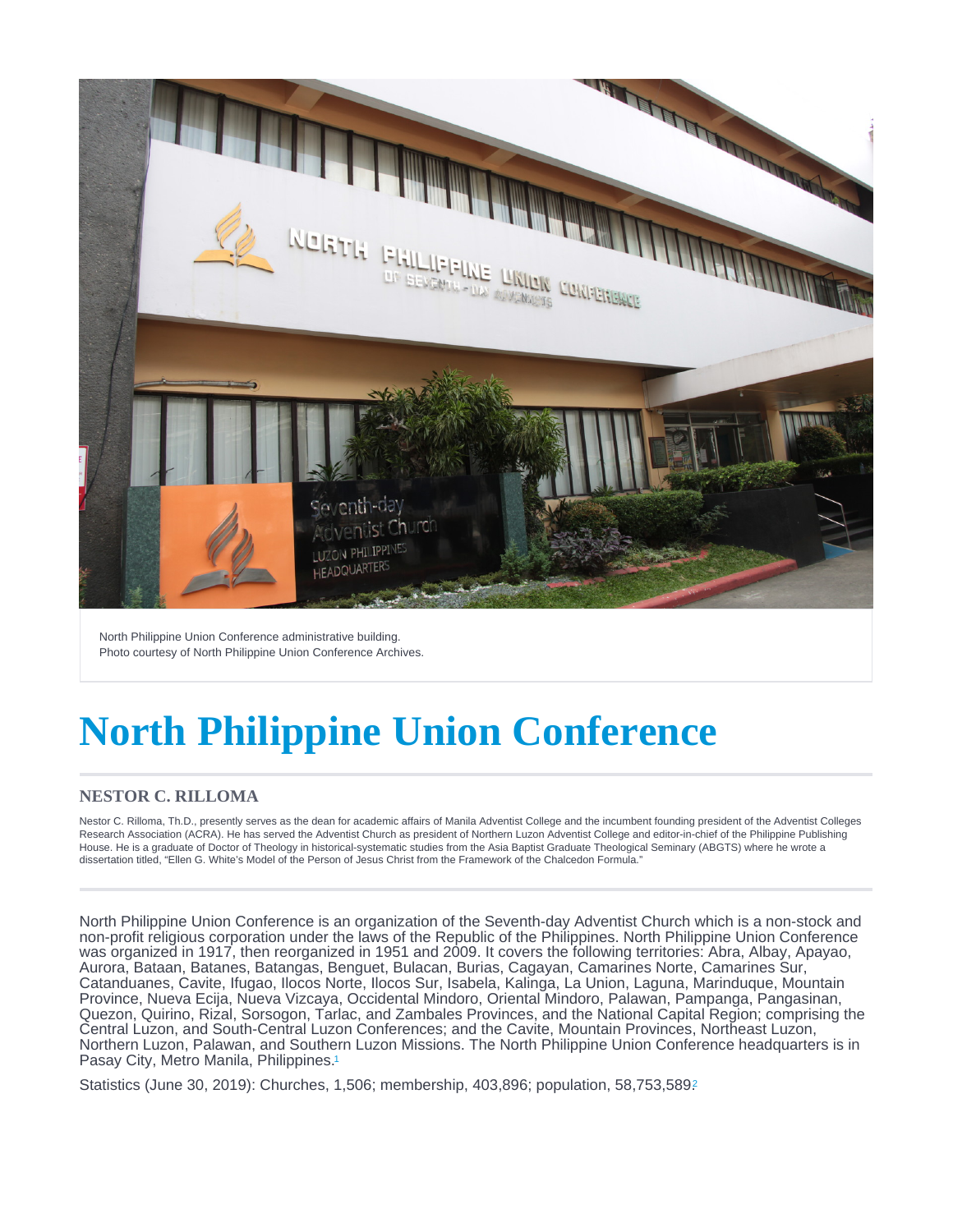## <span id="page-1-0"></span>Organizational History

Adventism came into the Philippine shore in 1905. While in Singapore, Robert A. Caldwell, a literature evangelist missionary, received a call from the Adventist world church headquarters in Maryland in the United States to go to the Philippines[.](#page-4-0)<sup>3</sup> He arrived in Manila on August 24, 1905.<sup>4</sup> As his ship entered Manila Bay, he fixed his eyes for the first time on the great walled city with its teeming population. Seeing this, he was greatly moved and said, "I will sprinkle books and then like yeast they will begin to work." This was the first ink mark of a tremendous story that is still being written in the lives of men and women in the Philippines. This was the beginning of Adventism in the islands of the Philippines. The work started in Manila with the unselfish efforts of the first foreign missionaries.

In 1906, the McElhanys and the Finsters actively continued the work in winning people for the Master in the Philippines. As the fruit of their labors, the Central Luzon Mission was organized to facilitate the Gospel work among Filipinos in 1908. Hard work and dedicated ministry were considered worthwhile when on March 11, 1911, the first Adventist Church in the Philippines was established at Sta. Ana, Manila. It started with a membership consisting of 12 baptized converts, including six other Filipinos who were accepted by profession of faith and four missionaries–the Finsters and the Caldwells. Then, L. V. Finster trained the first three Filipino pastors, namely Bibiano Panis, Leon Roda, and Emilio Manalaysay, who played significant roles in the history of the growth of Adventism in the Islands. They were ordained to the Gospel ministry of the Adventist Church in 1919. Panis shared the leadership of the work and even became the associate editor of Ang Tanglaw (The Lamp), one of the first evangelistic magazines published that circulated throughout the country in the dialect.

The church expanded with Finster as administrator of the work in Manila; Hay in Vigan, llocos Sur; Fattebert and Stewart opened the work in Cebu City; and Adams with Jornada followed up the interests created by the young literature evangelist Ashbaugh in Jaro, lloilo, thus encircling the whole of Panay Island.

A request was made to the General Conference, before World War II broke out, to divide the Philippines into two union missions for more efficient administration. The war broke out before an action could be taken on that request. In 19[5](#page-4-0)0, the request was revived and approved. A year later, the request was carried out.<sup>5</sup>

The Union that was to administer the island of Luzon was named the North Philippine Union Mission, and that was for the Visayas, Mindanao and the Sulu Archipelago, the South Philippine Union Mission. The North Philippine Union Mission, with its three institutions (Manila Sanitarium and Hospital, Philippine Publishing House, and Philippine Union College) and the majority of its department heads (Sabbath School, Lay Activities, Youth, Medical, Education, Publishing, Religious Liberty, Ministerial, Radio-TV) continued under overseas missionary leadership. The presidency of the local missions, except Mountain Provinces Mission, was in Filipino hands.[6](#page-4-0)

Today, there are three Unions overseeing the organized work of Adventists in the Philippines: North Philippine Union Conference (Pasay City), Central Philippine Union Conference (Cebu City), and South Philippine Union Conference (Cagayan de Oro City).

The growth of the Adventist Church in the Philippines has been impressive. From 22 members in 1911, it grew to 13,537 in 1930 to 34,611 in 1950. As Adventists marked 100 years in the Philippines in 2005, the church recorded a total baptism of 1,012,144.

Adventism was born through a humble colporteur from Australia, Robert A. Caldwell, more than a hundred years ago. From its first church in Sta. Ana, Manila, Adventism inched its way from corner to corner; from one city to the other; from island to island; from Luzon to Visayas and Mindanao. To date, the Seventh-day Adventist Church is found in practically all major cities and municipalities of the Philippines. On record, NPUC now has a total membership of 358,156. While the Union understands its commission to gather all people under her wings, we find its numerical growth dwarfed by the country's overwhelming population explosion. Notwithstanding its size, however, the Union continues to carve a prestigious image in the community through its educational and medical institutions as well as health and welfare services all over the island. NPUC leads in the operation of one publishing house and supervises one university, four colleges, thirteen academies, and 161 elementary schools. It has three hospitals: the Adventist Medical Center Manila, Adventist Medical Center Santiago, and Adventist Medical Center Palawan, although for management purposes, all three are now under NPUC supervision.

By the turn of the millennium, NPUC has become a Union with two Conferences (Central Luzon and South-Central Luzon Conferences) and five Missions (Mountain Provinces, Northern Luzon, Northeast Luzon, Palawan, and Southern Luzon) with total of 1,480 churches. Serving the Union in various ministries and capabilities are ordained pastors, regular ministerial workers, teachers, literature evangelists, medical and paramedical personnel, publishing workers, and a host of office staffers in the Union, Mission, and institution headquarters.

Through the years, NPUC has accomplished wonderful achievements. There were four overseas missionaries who became presidents of NPUC. Since 1972, there were nine Filipinos who became president of the Union. The accomplishments of NPUC has been a contribution of people who were placed in the leadership position and were dependent on the guidance of the Holy Spirit.

In 1951 to 1955, M. C. Warren, a former missionary in China, was the first president of the North Philippine Union. He contributed to the groundwork for the establishment and dedication of Northeast Luzon Mission office and acquisition of land site for an educational institution in Bukidnon, which is Mountain View College (MVC), as well as the raising of funds for the building of Manila Evangelistic Center, conducting an intensive campaign for support to Christian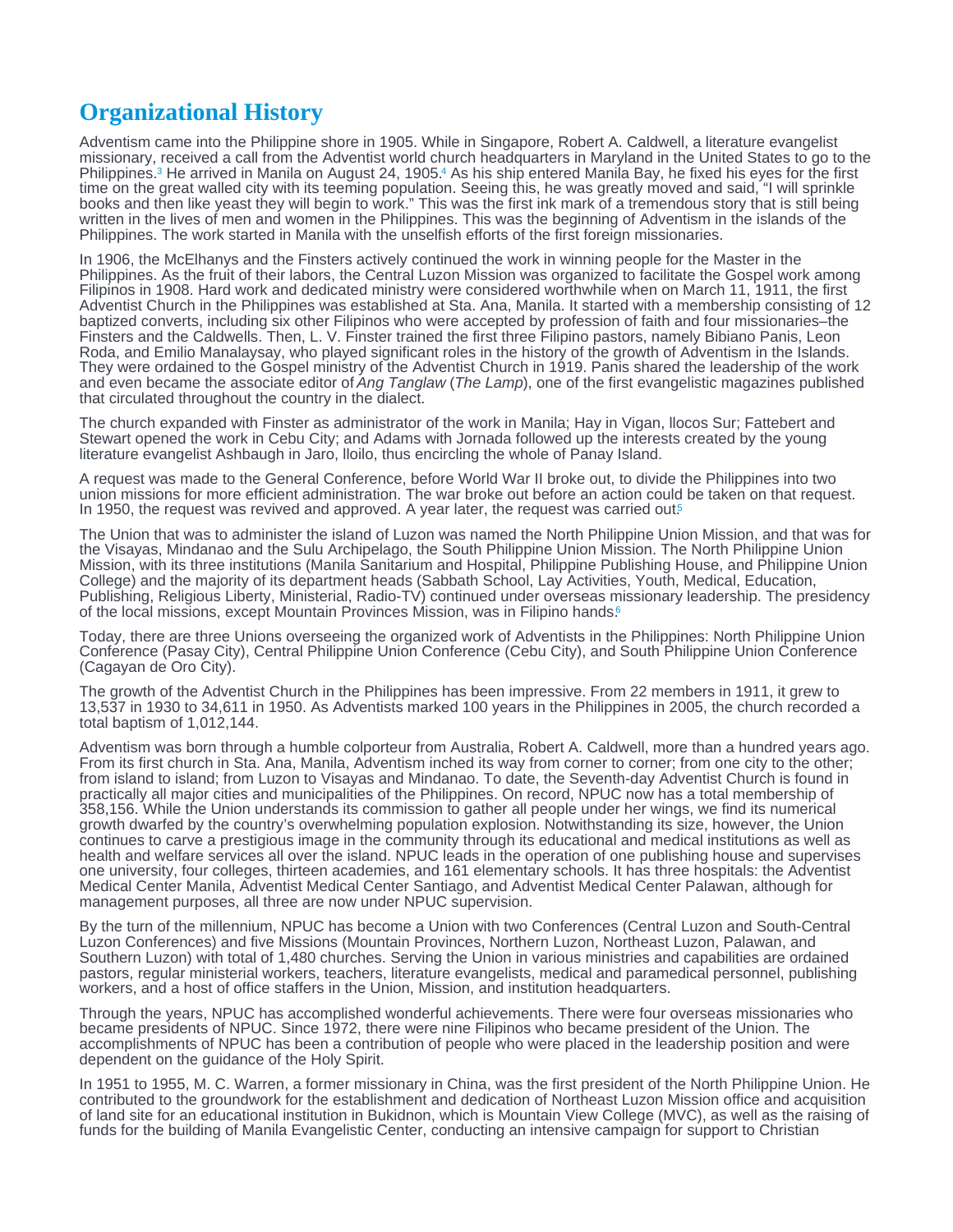<span id="page-2-0"></span>education program, splitting the Philippine Union Mission to two new Union Missions – South and North Philippine Union Missions, expanding and remodeling the Manila Sanitarium and Hospital, establishing the Masla SDA Clinic in Bontoc, and the remodeling and enlarging of the South Central Luzon Mission office in Lucena?

W. J. Hackett, a former youth director of the Far Eastern Division, replaced Warren in 1956 and continued the inspired leadership up to 1958. He organized the Mountain Provinces Mission, incorporated the Manila Sanitarium and Hospital, adapted Field Adventuring as tool for lay evangelism, (legal status of church schools became a challenge), established a rural academy in Naga City, merged the Northeast Luzon Mission and Northern Luzon Mission into one Mission, vigorously promoted the Vacation Bible School plan throughout the North Philippine Union Mission (NPUM), began the construction of the Evangelistic Center building, closed the Pollilo Adventist Institute, and purchased the land for Northeast Luzon Academy in Alicia, Isabela. The Board of Trustees of the Philippine Union Mission and NPUM Corporation also was elected, and NPUM Missions and Institutions were registered to Social Security System.<sup>[8](#page-5-0)</sup>

Andrew J. Robbins was president from 1959–1962. He worked for the establishment of a Chaplaincy department in all major medical institutions, expanded the Manila Sanitarium and Hospital, opened the Cagayan Valley Sanitarium and Hospital to the public, oversaw meetings in the Evangelistic Center for NPUM, developed Mt. Isarog Academy (now Naga View Adventist College), managed an upsurge in Vacation Bible School work, revived tract distribution through home visitation, reorganized some church schools into multigrade schools with authorization from the Bureau of Private Schools, relocated the proposed Philippine Union College, transferred Northeast Luzon Academy from Divisoria, Santiago, Isabela, to Paddad, Alicia, Isabela, prepared flannel graph pictures and mimeographed lessons and stories printed to promote Sabbath School evangelism in NPUM, made efforts to stem the tide of religious persecution made by producing and circulating the religious liberty magazine FREEDOM among legislators of national, provincial, and municipal governments, and promoted important advancement in the Radio-TV & Bible Correspondence School.[9](#page-5-0)

In 1963–1971, T. C. Murdoch, president of Mountain View College, took over the leadership of the Union. He accomplished the transfer of South-Central Luzon Mission office from Lucena to San Pablo, Laguna; organized the remodeling of the NPUM office; ordered the installation of new and modern equipment at Philippine Publishing House; opened Naga View Academy, Abra Valley Junior Academy (now Tirad View Academy), and Palawan Adventist Academy; obtained equipment for schools in NPUM and Central and South Philippines; helped gain government recognition for the national Service Organization for its medical Cadet Corp. Philippine legislators used FREEDOM magazine to promote a religious instruction bill introduction in the Philippine House of Representatives that will authorize public school teachers to use time to teach religion to public school pupils in public school buildings. He also organized the Public Relations, Stewardship, and Religious Liberty departments; held monthly baptisms at the Manila Evangelistic Center; and started the Voice of Prophecy radio program in Tagalog over DZBB (a radio broadcasting network in Manila).[10](#page-5-0)

From 1972 to 1974, M. G. Jereos worked for the rebuilding and renovation of NPUM office at Pasay, purchased land for Palawan Adventist Clinic, conducted the First Quadrennial Session of NPUM, and oversaw a Feasibility Study for Palawan Mission and the establishment of a Chinese Evangelistic Center.

In 1975–1979, F. M. Arrogante contributed in the organization of Ministers' Wives club, introduced one-to-one evangelism using Voice of Prophecy lessons, opened Lipa Adventist Academy (under South-Central Luzon Mission) and Concepcion Jr. Academy (under Mountain Provinces Mission), started Teacher-School evaluations, launched the Student Missionary Program, organized Church territorial assignments, and organized Abram La Rue Club in NPUM.

From 1979–1987, N. P. Arit managed evangelism in the unentered territory among the Bot-bot tribe of Mt. Province, resulting in peace and order situation between warring tribes in that area. During that time, church members built more beautiful churches in the different parts of the field, the Batanes Islands received many different kinds of Adventist literature, a company of believers was established in provincial penitentiaries, the 1000 Days of Reaping program through Voice of Prophecy correspondence course was promoted, churches were planted in barrios and barangays, Philippine Union College was transferred from the Baesa campus to the Silang campus, Intensive Care Unit was established in the Manila Sanitarium and Hospital (made possible by donations solicited by its chief administrator Dr. Domondon from Queen Medical Center of Hawaii) the Adventist Junior Youth Society was replaced with the Pathfinder Club, the Adventist-Laymen Services and Industries were organized in NPUM, and the Trust Services for the first time has brought in material blessings to the Lord's treasury through more than 1 million in assets acquired in cash and in kind.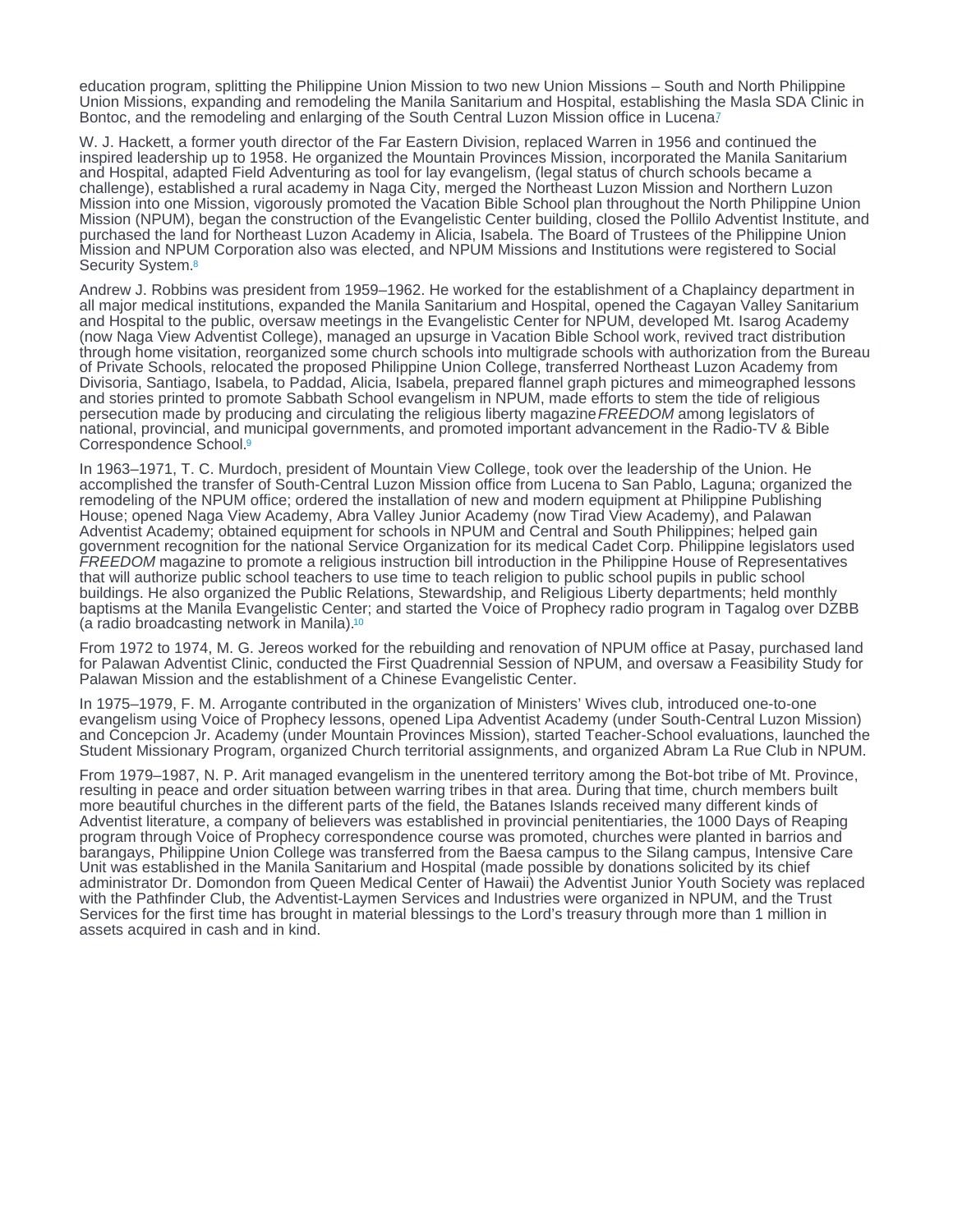Moreover, in 1988–1996, E. M. Macalintal organized the SDA Health Professionals Organization, and made negotiations with government officials for the Nursing and Medical Board Exams to be moved to non-Sabbath schedules. Also, the Philippine Publishing House purchased state-of-the-art Equipment, updated training of literature evangelists was instituted, the Literature Ministry Seminary building was established in Bugtong, Lipa, Batangas, the first quinquennial session was held, the Central Luzon Mission became a Conference, the Detwiler's Library at Philippine Union College was constructed, the Mountain Provinces Mission's Housing project was almost completed, church membership hit 500,000 mark and the celebration for this milestone was held in Davao, the General Conference inspired-global strategy evangelism program was started for reaching the unreached, and an Adventist presence in unentered territories was established. The Northern Luzon Academy in Artacho, Sison, Pangasinan, was elevated to senior college under the name Northern Luzon Adventist College and was the first educational institution of NPUC to access the government financial assistance called Educational Service Contracting and the fencing of the whole 160 hectare compound of the Philippine Union College in Silang, Cavite was completed.

In 1997–1999, D. B. Villoso made the following accomplishments: Philippine Union College was accorded university status by the Commission on Higher Education and thus became Adventist University of the Philippines, the Bureau of Internal Revenue & Eternal Gardens cases were settled where the Supreme Court ruled that NPUM be paid 330 million pesos by the Eternal Gardens, the Adventist University of the Philippines Academy's new high school building was completed, the Field Ministerial Workers' Performance Appraisal was implemented, new computers were acquired and Internet connection was established, the construction of the Mountain Provinces Mission's Multipurpose Hall was started, the spiritual revival of NPUM constituency was prioritized, and a small group evangelism strategy through two by two teams was launched. The NPUM Health Department received government recognition (from the Philippine Department of Health) for the Church's NEWSTART, Smoking Cessation, Cancer Prevention, AIDS Awareness, SAD Connection and Environmental Programs. An extension of Cagayan Valley Sanitarium and Hospital's medical services was made possible through the establishment of its clinic in Aurora, Cagayan Valley, and the Children's and Family Ministries was created. Also, the Adventist University of the Philippines - Northeast Luzon campus was allowed to offer additional post-secondary technical/short term courses and was renamed Northeast Luzon Adventist School of Technology. Public Affairs and Religious Liberty Director Pastor Bienvenido V. Tejano was appointed as Philippine Ambassador to Papua New Guinea, and the Memorandum of Agreement was signed for modernization of Palawan Adventist Hospital courtesy of SPEX – Shell Philippines.

From 2000–2005, N. D. Dayson worked to relieve the financial indebtedness of Manila Sanitarium and Hospital to Bank of the Philippine Islands, three medical institutions were managed under NPUM: Manila Adventist Medical Center (formerly Manila Sanitarium and Hospital) The Cagayan Valley Sanitarium & Hospital and Palawan Adventist Hospital were turned over to Adventist Health System-Asia, the Manila Sanitarium & Hospital was renamed Manila Adventist Medical Center, the Cagayan Valley Sanitarium & Hospital was called Cagayan Valley Adventist Hospital, and Naga View College became Naga View Adventist College. Additional facilities were added to Palawan Adventist Hospital to accommodate state-of-the-art equipment donated by SPEX-Shell Philippines, the PRC Modernization Act 2000 was initiated by an Adventist legislator from Samar, Congressman Harlin C. Abayon, and it was passed into law. Otherwise known as Republic Act 8981, in part it sanctioned that examinations shall be held only on weekdays, thereby benefiting Sabbath-keepers The South Central Luzon Mission became a conference, NPUM accepted Palawan as attached District, uniform designs for town, city and barangay churches were implemented, and church construction and beautification was intensified. The NPUM headquarters were also renovated, 11 new rooms for NPUM guest house were constructed, Eternal Gardens settled its monetary obligation with NPUM, the Court of Appeals issued a favorable verdict to Adventist University of the Philippines regarding the case filed by P. Barayuga, the National Labor Relations Commission Case filed by D. Sabaupan and Atty. M. Bustamante was declared null and void, Livelihood programs were intensified, Naga View Academy was elevated into a full-fledged senior college status, full operation of 3 ABN TV station was realized, and the Media Center at the NPUM Headquarters was created. The Philippine Publishing House initiated the printing and production of the first in the series of Filipino authored adult devotional book entitled Living by Grace.

In 2006–2010, North Philippine Union Mission became a Conference under the able leadership of Pastor Abner S. Roque, president, and Pastor Nephtali Mañez, executive secretary, and Mr. Romero Daquila, treasurer. This actually took effect on July 1, 2009. The Executive Committee of the General Conference granted the Union this status on April 6 during the 2009 Spring Council of the World Church of the Seventh-day Adventists at Old Columbia Pike, Maryland, U.S.A. On the onset of its office in 2005, the NPUM administration, among its grand goals, has worked to gain Conference status. Hence, after the Conference status application was acted in the Union executive committee, it was endorsed to the SSD Executive Committee for evaluation, including an examination of whether NPUM had met the standards and other necessary requirements for Conference status. After a thorough preliminary evaluation, the SSD elevated the application for final approval to the General Conference. A General Conference Commission was immediately formed by the World Church, with the commission evaluating NPUM last February 4–5, 2005 for the aforementioned purpose.

In 2011–2015, Nepthali J. Manez became the second president of the Conference. As chairperson, the new 7-story Manila Adventist College building was approved by the board, and the groundbreaking and construction began. The College of Medicine of the Adventist University of the Philippines was opened with 22 pioneering students. The University was awarded, by the Commission of Higher Education, an Autonomous Status for its meritorious achievement in the provision and instruction, research, community extension services, high performance of graduates in licensure examinations, and for maintaining a tradition of integrity, excellence, and untarnished reputation in educational service. Hope Channel Luzon for NPUC and the renovation of the third floor of the headquarters to be the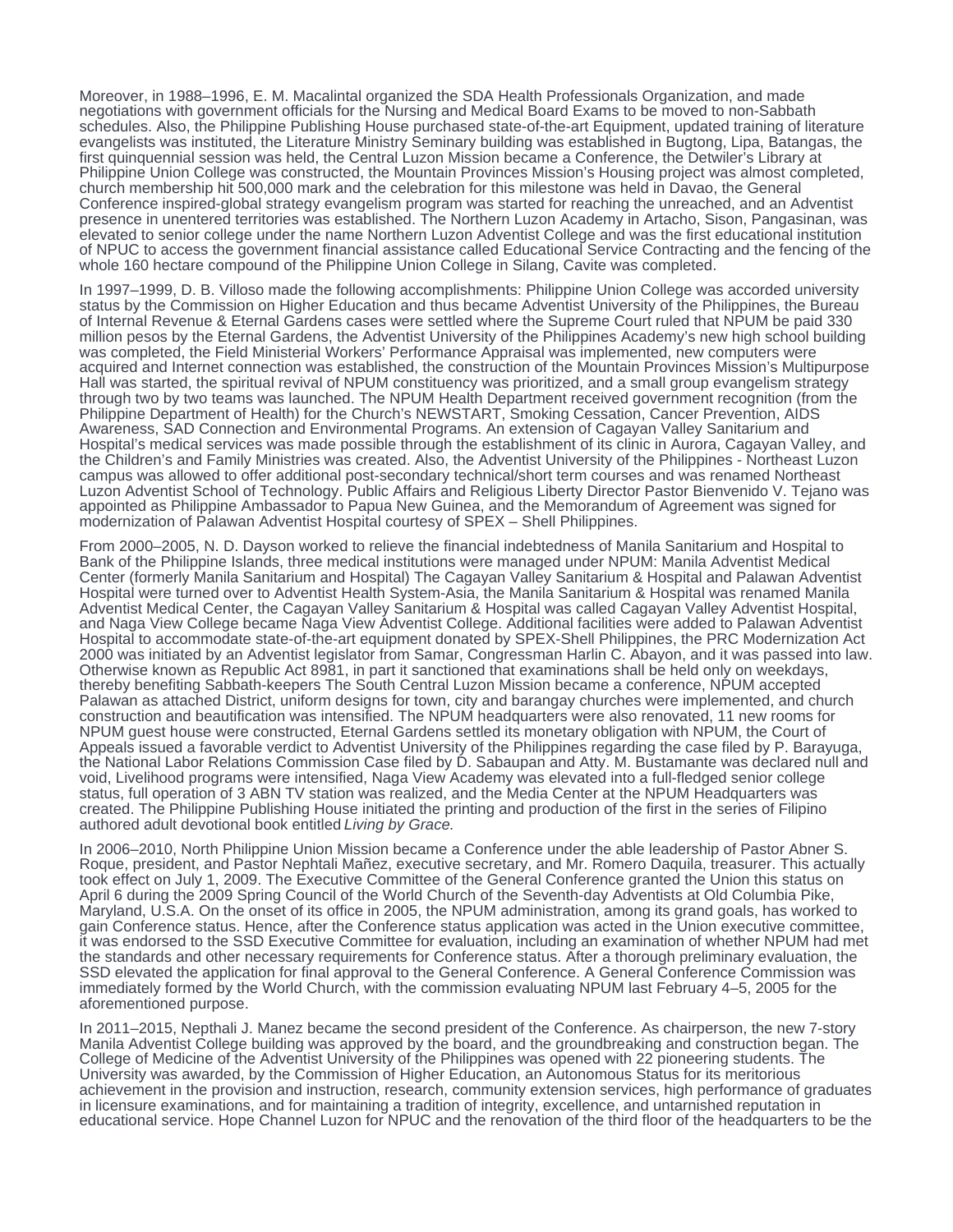<span id="page-4-0"></span>studio was also made possible. The old Northern Luzon Mission was split into two local Mission territories. The western portion of the old Northern Luzon Mission is now the new Northern Luzon Mission, while the eastern portion was called Northeast Luzon Attached Field. A 5-hectare property in Legaspi City was purchased to facilitate the possibility of relocating the current Southern Luzon Mission Office to that new site.

In 2016, Romeo T. Mangiliman took over the leadership, and one of its achievements has been the organization of Northeast Luzon Attached Field into a full-fledged Mission. With Adventist Hospital—Santiago the medical service provider of TESDA<sup>11</sup> Santiago City, the base hospital has signed a memorandum of under Philippine Health Insurance Corporation standing with the Armed Forces of the Philippines, Region 2 regarding bloodletting. Adventist Hospital—Palawan expanded to offer two additional services—a renal care unit and an ear diagnostic center. The Philippine Congress has renewed the franchise of the channel 45 as provider for Hope Channel Philippines.<sup>[12](#page-5-0)</sup>

## Executive Officers Chronology

President: M. C. Warren, 1951–1955; W. J. Hackett, 1956–1958; A. J. Robbins, 1959–1962; Todd C. Murdoch, 1963–1971; Moise G. Jereos, 1972–1974; F. M. Arrogante, 1975–1979; Nestor P. Arit, 1979–1987; E. M. Macalintal, 1988–1996; Daniel B. Villoso, 1997–1999; Nestor D. Dayson, 2000–2005; Abner S. Roque, 2006–2010; Nepthali J. Mañez, 2011–2015; Romeo T. Mangiliman, 2016–.

Vice President: J. O. Bautista, 1955.

Secretary-Treasurer: R. C. Mills, 1951–1955; H. L. Dyer, 1955–1957; H. D. Johnson, 1957–1959; H. M. Baldwin, 1959–1966; M. G. Jereos, 1967–1971; G. E. Bullock, 1972–1975.

Secretary: N. R. Arit, 1977–1979; T. V. Barizo, 1980–1987; D. B. Villoso, 1988–1995; N. D. Dayson, 1996–2000; A. S. Roque, 2001–2003; M. B. delos Reyes, 2003–2005; N. J. Manez, 2005–2010; F. D. Gayoba, 2011; N. D. de Chavez 2011–2016; Arnelia A. Gabin, 2016–.

Treasurer: B. O. Gravino, 1976–1977; E. C. Corpuz, 1978–1985; E. M. Macalintal, 1986–1987; G. B. Espelita, 1988–1996; J. L. Malalis, 1997–2000; T. D. Dayahan, 2001–2005; R. A. Daquila, 2006–2010; F. D. Tabelisma, 2011–2013; R. J. Velasco, 2014– .

### **SOURCES**

Caldwell, R. A. "Letter from the Philippines." Australian Union Conference Record, November 15, 1905.

Graham, E. M. "Australia." ARH, July 19, 1906.

Fernandez, Gil G., ed. Light Dawns Over Asia: Adventism's Story in the Far Eastern Division 1888-1988. Silang, Cavite, Philippines: Adventist International Institute of Advanced Studies Publications, 1990.

Rilloma, Nestor C., and Jose F. Sarzosa, Jr. 100 Years Back to the Future; Celebrating God's Goodness. Manila, Philippines: Philippine Publishing House, 2005.

Seventh-day Adventist Yearbook. Various years.<https://www.adventistyearbook.org/>.

Transcript of the state of the conference address of the NPUC president, Philippine International Church, the campus of the Adventist University of the Philippines, November 26, 2016. The Adventist University of the Philippines archives, Silang, Cavite.

#### **NOTES**

1. "North Philippine Union Conference," Seventh-day Adventist Yearbook (2020), [https://www.adventistyearbook.org/entity?EntityID=13431](/www/about:blank)[.?](#page-0-0)

2. Ibid[.?](#page-0-0)

3. E. M. Graham, "Australia," ARH, July 19, 1906, 13[.?](#page-1-0)

- 4. R. A. Caldwell, "Letter from the Philippines," Australian Union Conference Record. November 15, 1905, 4[.?](#page-1-0)
- 5. Gil G. Fernandez, ed. Light Dawns Over Asia: Adventism's Story in the Far Eastern Division 1888-1988 (Silang, Cavite, Philippines: Adventist International Institute of Advanced Studies Publications, 1990), 152-153[.?](#page-1-0)

6. Ibid[.?](#page-1-0)

7. Nestor C. Rilloma and Jose F. Sarzosa, Jr., 100 Years Back to the Future; Celebrating God's Goodness (Manila, Philippines: Philippine Publishing House, 2005), 43-46[.?](#page-2-0)